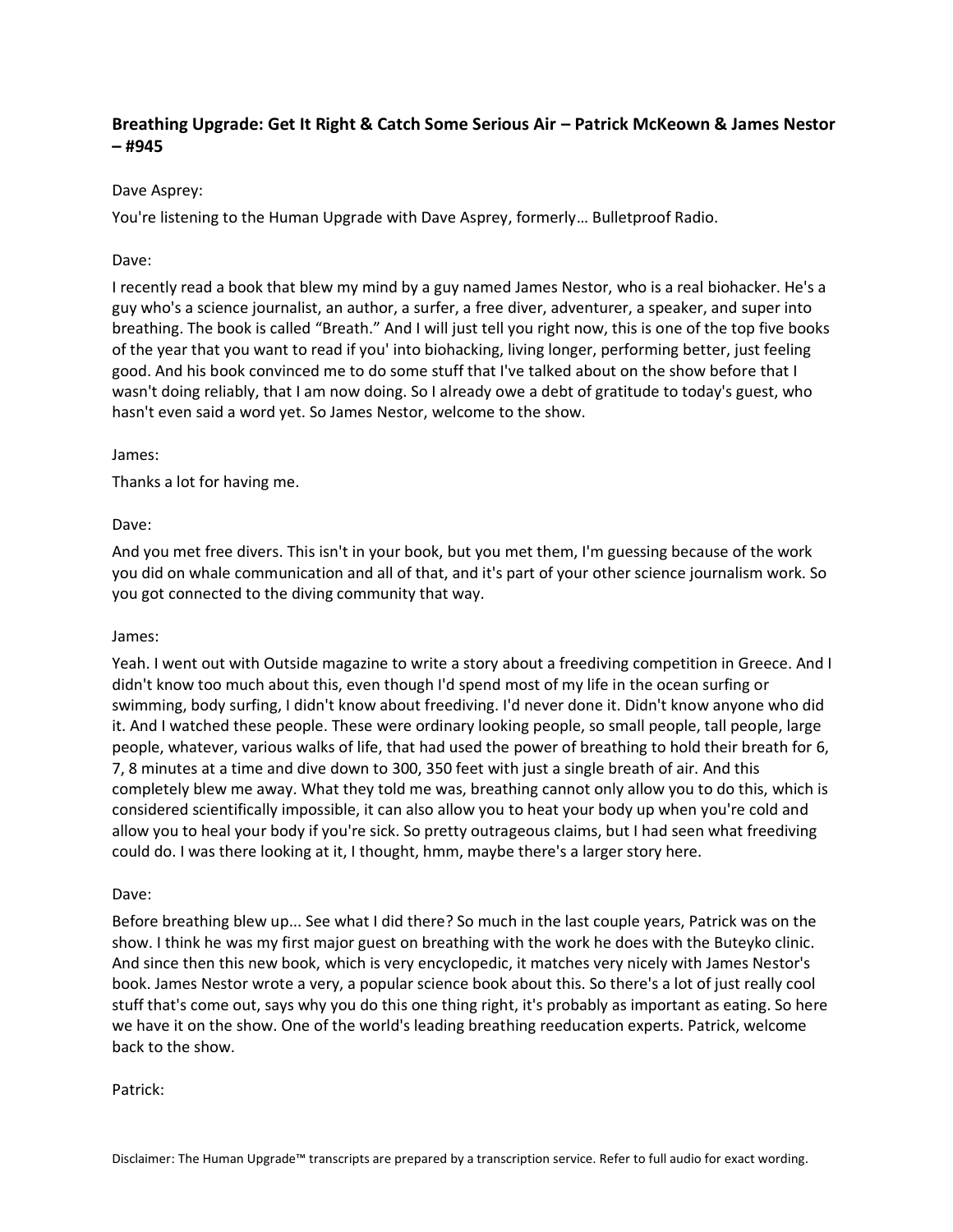Great to be here. Thanks very much, Dave.

## Dave:

You're a bit of a crazy person. And in fact, you and James are both similarly crazy. Are you guys buddies? James Nestor and you, you must know each other.

## Patrick:

Yeah. We know each other. James reached out to me about four years ago. He was writing the book for Penguin. So breath is a small world, in terms of, I think we all know each other. So it's, yeah, it's information always crosses and people, we cross paths as well. As a kid growing up I'd asthma and a stuffy nose. And if you have a stuffy nose, your sleep is really impacted, so I had fatigue, poor concentration and I was always kind of, yeah, feeling that something was not quite right, but you're not quite putting your handle on it.

So I came across a newspaper article in '97 and it spoke about the work of a Russian doctor. And he said two things. He said, breathe through your nose. And he said, breathe less air. Now this was news to me because I'll give you an example. I was at the university in Dublin and I was going, I can remember going into an exam hall in my finals and I was quite anxious going in. This was back in '96, 1995. And I took a walk for three minutes before going into the exam hall. And I took these full big breaths because that's what I was led to believe was the best right thing to do. And I walked into the exam hall totally spaced out.

### James:

We know that there's so many problems associated with mouth breathing, and the science is very clear on that. Increased risk of respiratory infections, increased risk of snoring, sleep apnea. I mean, this goes on. Changes the shape of your face if you do it too much and when you're young. So when we're breathing through our mouths, you can think of the lungs as an external organ when we're mouth breathing. So they're just exposed to everything in your environment. If you live in a city like I do, that means pollution. That means pollens. If you're in an enclosed space with black mold or other problems, that means dust. So our noses have all these hairs and cilia and different structures to filter gunk out. That's what they do. And by breathing like that, you get none of those benefits of filtration. That's the first big problem.

But what it does immediately is, mouth breathing, you're going to be breathing into the upper part of your chest, which is much less efficient, which means you need to take more breaths to get less oxygen so your... your heart rate's going to go up, you're going to place yourself and do a sympathetic state where your stress levels are going to go up. And all of this has a downstream effect on your ability to think, on your ability to exercise, on your ability to basically do anything because we take about 20,000 to 25,000 breaths every day, it's on the upper end, but we can take that many breaths a day. And if you're taking those breaths inadequately or inefficiently, it's going to catch up with you. The body will compensate for some of that time because our bodies are really good at it, but that doesn't mean we're healthy. And after a while, it's just going to break you down. So it's so many people have chronic sinus. I think it's like 25% of the population. So many people are mouth breathing. So many people have asthma that we've accepted this as completely normal.

## Patrick:

So when I came across the importance of nose breathing, I started using the nose and blocking exercise. It worked. So I knew there was something in it. I started breathing less air and the temperature of my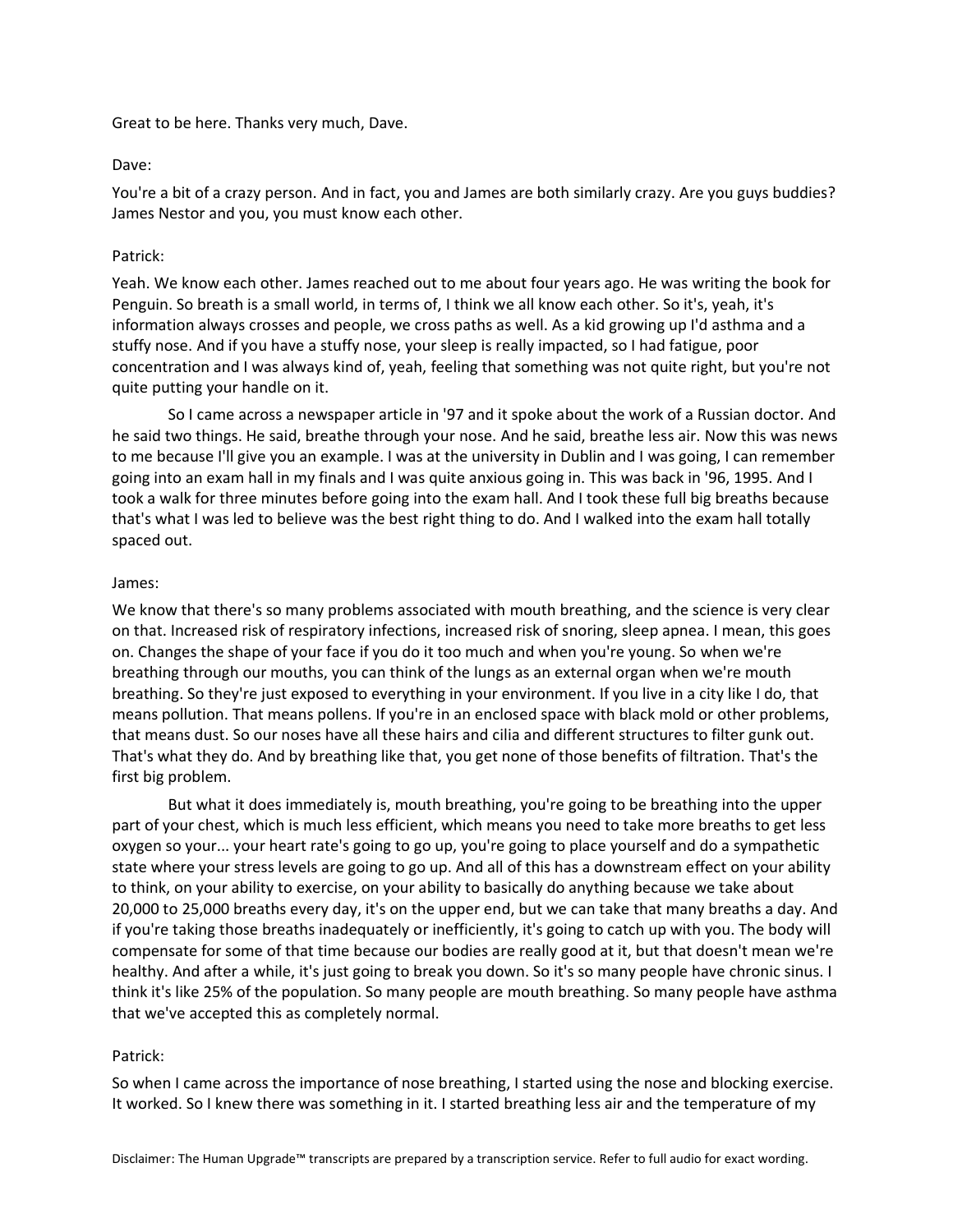hands increased. So I knew there was something in it. And then I taped my mouth that night and I used breathe right strips as well to keep my nose open. The first morning, I don't remember much out of it. The first morning, was it good or bad? I don't know. But I kept sticking with nasal breathing during that day. And I taped my mouth closed again the second night. And I woke up the second morning and it was the best night's sleep that I had in 15 years. I think with snoring and with sleep, 50% of the adult population wake up with a dry amount in the morning. And if you wake up with a dry mouth, you are not waking up feeling refreshed.

I just feel that breathing has been too left of field and it hasn't been put out there properly. I really need breathing to be taken seriously. And the only way it's going to be taken seriously, if we can support it. And if we can support it with whatever science is out there. And granted, science does tend to like breathing in terms of it's not getting major funding, et cetera. But at the same time, there's information about breathing that's been around for a hundred years, but it has been buried in PubMed. And it's really important to get this into the hands of the general public. Like you spoke about kids, female breathing, the male population, it really has application for everybody.

And I suppose, Dave, I'm working now with elite police forces, SWAT, Navy SEALs, air forces, Olympians. And when you see high performance individuals taking it on board, you know, there's something in it. And it's great to see it getting out there. But at the same time, yeah, the book I had to show that there's a lot of science supporting this. This is not just something that's taught by a load of hippies, lads going around with robes and beads and sandals and everything. No, no, no. This is something we have to start taking seriously.

### James:

So as far as our teeth and our faces are concerned, you start off researching a subject and you think you kind of know your way around where the research is going to lead you. When you're writing nonfiction, you write a book proposal. I say, I got this thing figured out. And then you're thrown such like this hard left turn. And I had to ditch about six months of research because I'd learned that so many of the problems that we're suffering from, from breathing, aren't just psychological, they're anatomical. And they've happened to us in just the last few hundred years. I know that seems crazy, because a lot of people think that evolution is just progress, progress, progress, survival of the fittest. It's totally not. Evolution means change. And just look at the human face and human skull and you can see what I mean.

I spent months looking at ancient skulls and it will really spook you out. Not only because they're skulls, but because they all have perfectly straight teeth, they have these very wide jaws, these very flat or very pronounced faces, wide faces. And by having those faces and having these pronounced jaws, they had larger airways. So the reason why humans have crooked teeth, this is something I had never thought about, everyone I knew had crooked teeth, had braces, extractions, all that crap, because our mouths have grown so small the teeth have nowhere to grow. So they grow in crooked. Having a small mouth also means we have a smaller airway, which is one of the main reasons so many of us suffer from sleep apnea, snoring and other breathing issues, is because our mouths are so small.

#### Patrick:

And we shouldn't just think of breathing as being, it's this one silo. And that's the way it is because the issue with breathing is that we are trained according to a tradition. And I was trained originally according to the Buteyko tradition. I cannot change the Buteyko method. Of course, I will tweak it here and there as best I can with my own students. However, with the oxygen advantage, I set it up that it was not going to be constrained by any tradition. It was free to embrace all traditions. And it wasn't just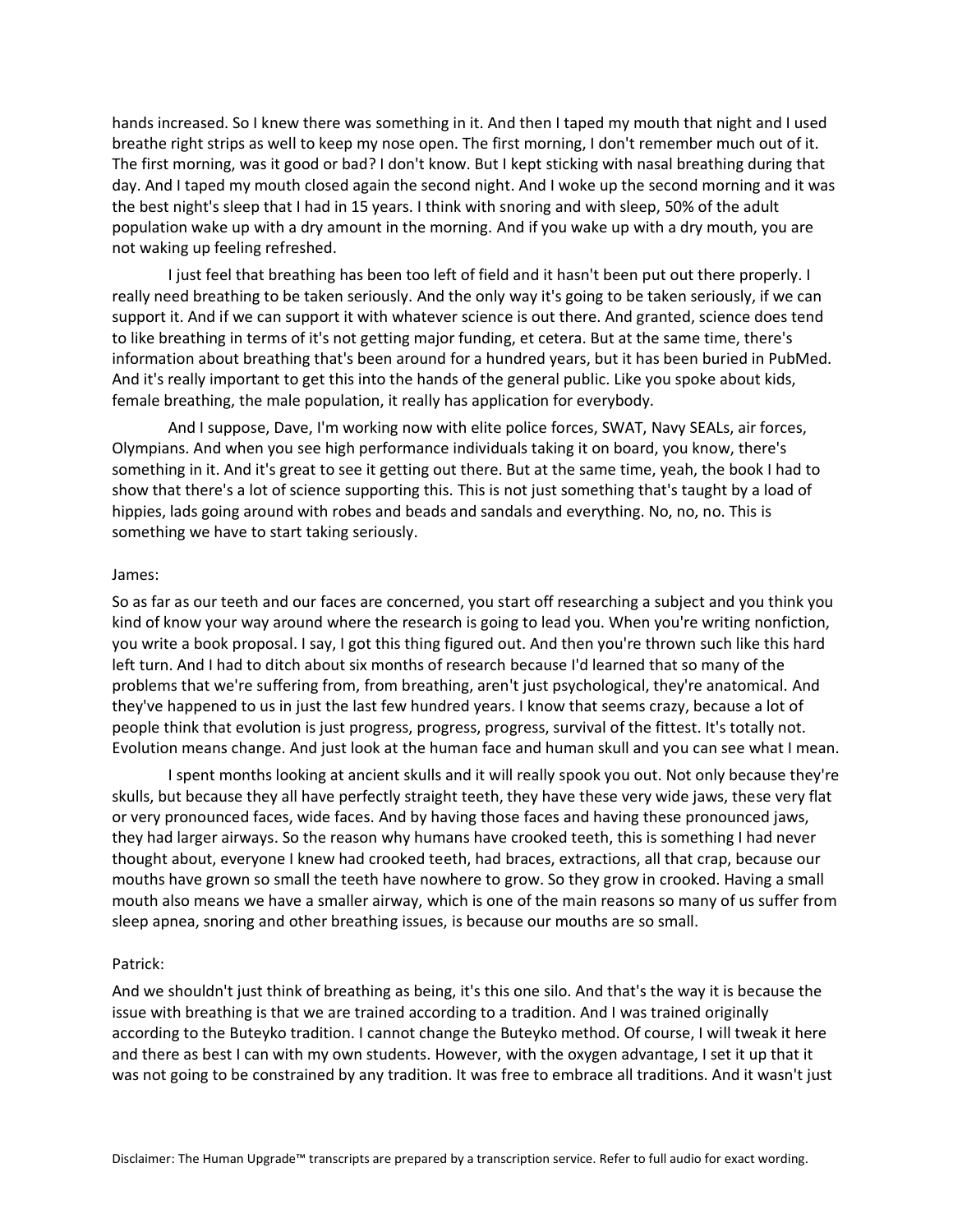for part of yoga, but it was for performance-based because I wanted to get a technique out there that men would do and that men would embrace. And that's very important.

I remember I was giving meditation and mindfulness, mindfulness and functional breathing patterns back in 2010 to 2013. Ireland was a mess with anxiety as a result of economic crash here. And I gave small classes to 3000 people over a course of two or three years, 90 to even 95% of people who attended were females. And I remember thinking, where an earth are all the men? Because it was the men who were dying most by suicide, but yet they wouldn't embrace breathing and they were stuck in their heads drowning in thought. And that's part of the reason why we brought out The Oxygen Advantage. I wanted something that was for the common and the normal person and not just use breathing as a means of training the breath for performance, but training the mind. Because if we can train the mind, that's the filter through which all of life's perceptions are realized. And it's very important to know how the mind work.

And I'm going to say is mindfulness does not work for the very group of people who need it the most. Because if you have a lousy sleep pattern and if you have dysfunctional breathing, you can do all of the mindfulness in the world. It was developed two and a half thousand years ago. Mindfulness is wonderful. And I have to say that because I've done it and I've done the Vipassana courses. Absolutely wonderful. It's not sufficient.

#### Dave:

What? So we haven't... we don't have the studies on expanding the palate, but we do have studies on breathing through the nose and oxygen in the brain. What do those studies say?

#### James:

Well, breathing equivalent breaths through the nose than through the mouth will increase oxygenation about 20%, you get 20% more oxygen. And that is a combination of nitric oxide, because we produce a perfusion of nitric oxide in our noses. We can increase that 15 fold by humming. And it's also that because it slows air down. A lot of people think, well, why do I want to slow air down? I need more oxygen. When you over breathe like this, and everyone can try this, breathe like a pervert for a little while, you're going to feel some tingling in your fingers, you might feel some tingling in your toes, you're going to get lightheaded. That is not from an increase of oxygen to these areas. It's from a decrease of circulation. So the idea that breathing more is going to bring more oxygen to your hungry cells is completely false. You need to breathe in line with your metabolic needs, which almost always means breathing less than you think you should and breathing slowly.

So by breathing through the nose, right? There's a vacuum going in and positive pressure coming out. You're slowing down air. You're increasing the pressure. You're giving your lungs more time to extract oxygen. You're also breathing lower, and the lower lobes of the lungs have more blood in them. Blood is gravity dependent. So in those areas you can extract more oxygen as well. So people have known this. Researchers have known this for decades. We've known that having the right amount of carbon dioxide and oxygen is essential to be running most efficiently. And Yandell Henderson at Yale was doing these studies a hundred years ago. But what was so bizarre to me is to stumble across this, all of this science, which nobody has refuted, okay? And then you bring it up to a pulmonologist. My fatherin-law's a pulmonologist so he was with me along this entire journey, we were passing studies back and forth. He'd never heard of any of this stuff.

And this is not pointing fingers. He's amazing at his jobs, but he's dealing with pathologies. He's cutting out stuff from lungs. He's dealing with people with emphysema. He's dealing with people with COPD. He's not looking at people who are trying to maintain health in certain ways. And even the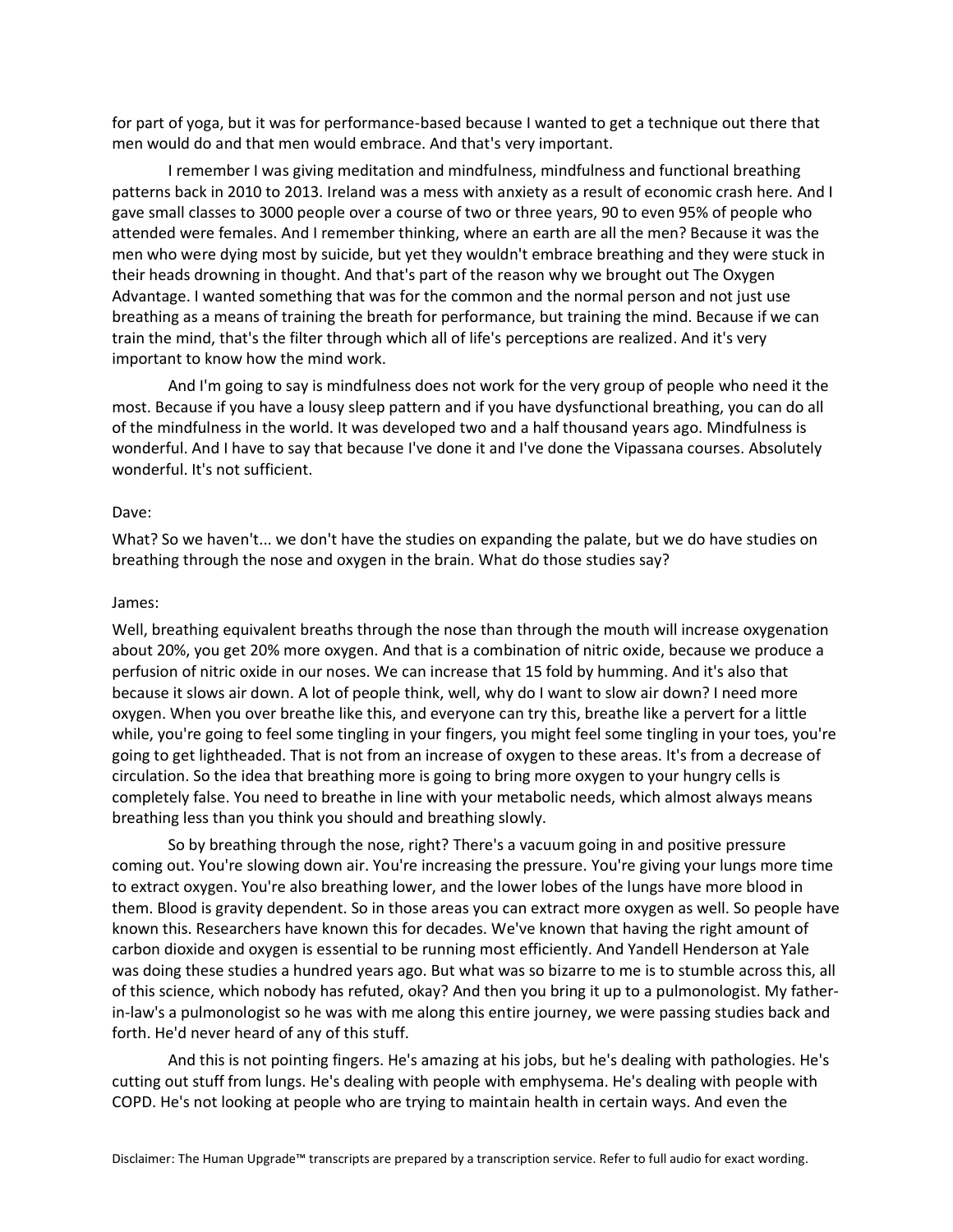breathing patterns that I was mentioning to him, I was like, look at what happens to circulation. Look what happens to your heart rate, your heart rate variability by just breathing in these certain ways. This was completely news to him because in his profession it's, are you breathing or not? If you're breathing, that's good. If you're not, that's really bad. And they're great at what they do. Same with ENTs, have transformed so many people's lives. So again, there's no finger pointing, but it's not binary. Medicine's not binary. If you're looking to maintain health and prevent yourself from getting sick at any time, breathing has to be considered. It's a core part of that along with what you eat, how you sleep and how much you exercise.

### Dave:

In your book you talk about reducing the rate of breathing to between 4.5 and 6.5 times a minute, right, or number of breaths per minute. How do I know if 4.5 or 6.5 is right for me? And how does it apply to teenagers or perimenopausal women? I mean, there's all these different groups.

#### Patrick:

Yes there are.

### Dave:

And that's a relatively large range. So how do we know how much to breathe?

### Patrick:

You don't. I'm not saying that the respiratory rate all day, every day should be that. What I'm saying is take 10 minutes twice a day or 20 minutes twice daily and pay attention to your breathing. You could choose a good average of six breaths per minute, breathing in for five seconds and breathing out for five seconds. And this helps to strengthen the baroreflex, which is a very important function within the autonomic nervous system. It's the sensitivity of your baroreceptors to changes in blood pressure. I'll keep it simple. Our major blood vessels have pressure receptors, so you're talking about the aorta and you're talking about the carotid artery, and the pressure receptors are continuously monitoring our blood pressure. When blood pressure increases, the baroreceptors respond by sending immediate signals to the blood vessels to dilate and the heart rate to come down. And conversely, if blood pressure drops, the baroreceptors send immediate signals for the blood vessels to constrict and the heart rate to increase.

And as the sensitivity of our baroreflex, which is so important as an indicator of the functioning of the autonomic nervous system, it's the sensitivity of the baroreflex which is influencing the vagus nerve and vagal tone then is evident by heart rate variability. So the research over the last 30 years coming from Sapol, I never pronounce his name right, Laver and others, that you're slowing down the respiratory rate that you can help to strengthen the baroreflex. And when you look at people with chronic conditions, people with either emotional issues or they're physically unwell, they typically have reduced heart rate variability. And now that people are wearing wearable devices, which is very good, it's giving them feedback of their HRV, but the real question to ask here is how could you optimize your HRV? And that's when nose breathing during sleep, breathing light, even though when you breathe light and you feel our hunger, your HRV can dip, but after the exercise, your HRV will increase.

Breathing slow, and breathing low. And that's why I brought together the acronym LSD, light, slow and deep breathing. And here again, David, or Dave, people focus on one dimension. If you go down to your local studio, the focus may be on the biomechanics, but not necessarily looking at the biochemistry or resonance frequency breathing. If you go to your heart rate variability instructor,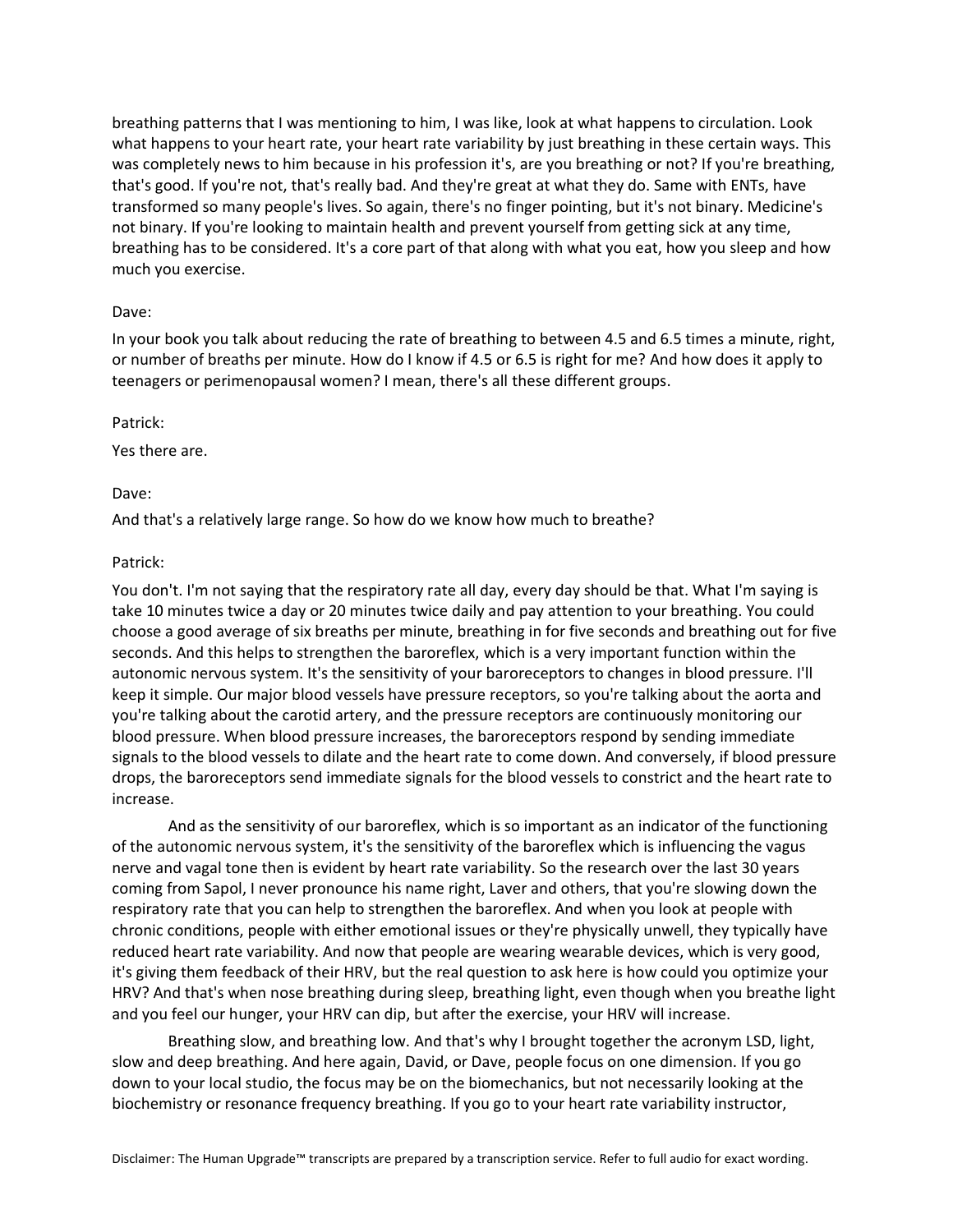they're focusing on resonance frequency breathing, but they're not looking at the biomechanics or the biochemistry. And again, we have to look at the breath, and I'm not here to complicate it. I was teaching the biochemistry for 15 years, and then I realized, oh my God, I'm stuck in this tunnel vision. I really have to start broadening here because the breath is deeper than just one dimension.

### James:

So throughout the day, there's something called the nasal cycle. Every about 30 minutes to three or four hours, you will be right nostril dominant, meaning that that nostril will be more open and breathing will be more easy, or you'll be left nostril dominant. So I am much more right nostril dominant right now. So our bodies do this automatically. It's this amazing thing. One nostril opens as the other closes. Sometimes they both feel like they're open. It's very subtle, but other times you'll notice throughout the day that it's pretty pronounced. One will really be closed up. And that's not because of congestion. That's because of this erectile tissue. So they were doing Freud was all into this stuff. He thought sexual neurosis were tied to the nose. So he would have patients go in and drill out their noses, some pretty gnarly stuff.

But some science that did not make it into this book, because it sounded too sketchy, is they used to administer cocaine to women with serious PMS, they felt great. Who would've guessed? But sometimes they would remove some tissues in there and they would suffer much less symptoms of PMS. And they did tons of studies on this stuff. But that was just getting too far out in the weeds. What you do need to know is everyone has this erectile tissue and it's definitely serving a purpose, which is one of the reasons you should be breathing through your nose and not through your mouth, because your mouth has none of that stuff.

#### Dave:

So you breathe through your nose, it increases nitric oxide, which increases vasodilation, which increases erectile tissue, both in men and women in the sex organs.

#### James:

Yeah. And if you look at Viagra, what does Viagra do? It releases more nitric oxide, which creates more vasodilation.

### Patrick:

This carbon dioxide is not just this bad guy that's out there, it's not just this waste gas that you read in every newspaper and magazine and everything else. Let's look at the functions of carbon dioxide. I'll tell you that I had cold hands and feet for decades. And it so common that people with-

#### Dave:

I did too.

### Patrick:

... dysfunctional breathing have cold hands and feet. And I've used this with thousands of people. Gently slow down the speed of your breathing for short pockets, not by holding the breath or tensing the body, just by softening the speed of the airflow coming in and out of the nose and allow carbon dioxide to increase a little in the blood. You feel air hunger and the body is very sensitive to that increased CO2.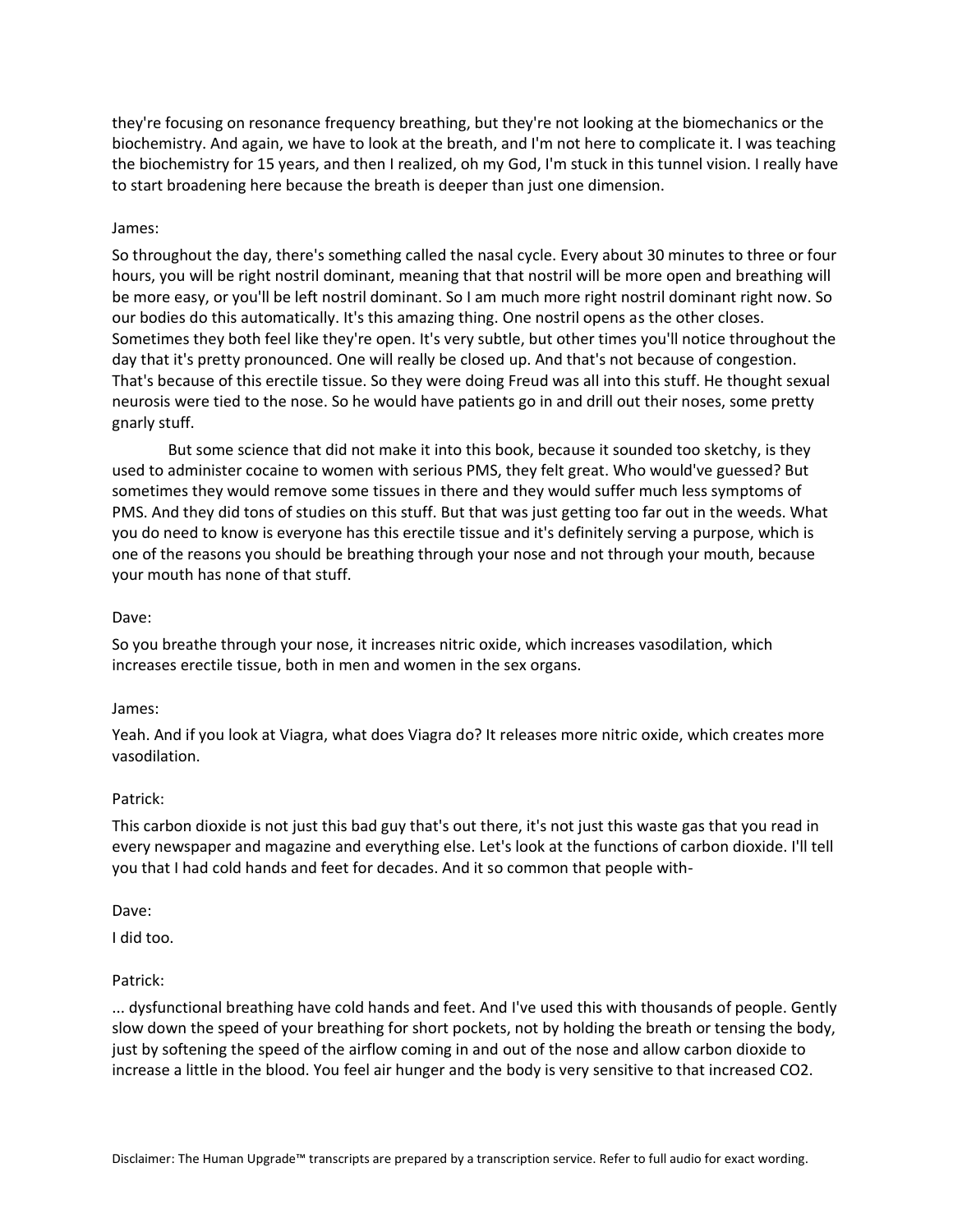The feeling of air hunger is not because your oxygen has dropped. Your oxygen has to drop by 50% before that stimulates your breathing.

So when you breathe a little bit less air and your feel air hunger, it signifies that carbon dioxide that is increased in the blood. What is happening when you expose your body to an increased CO2? You stimulate the vagus nerve. You know you're stimulating the vagus nerve because you'll have increased watery saliva in the mouth. You'll also go drowsy. That's why we use this as a down regulator before sleep, but it influences your blood circulation. 70,000 miles of blood vessels in the human body. We can help to dilate them. It influences oxygen delivery. It helps with the airways.

What I really want to do is improving functional breathing patterns. And this of course can be assessed by using a simple tool called the bolt score, your breath hold time. And the bolt score, I know it may be shocking for many people when they're measuring their own, but don't worry about what you get. But for people to give it a go, you take a normal breath in and out through your nose and you pinch your nose with your fingers and you time it. How long does it take until you feel the first definite desire to breathe or the first involuntary movement of your breathing muscles. So it's not the maximum length of a breath hold time. It's a physiological reaction to breath.

Now, Professor Kyle Kiesel from Evansville University did a study of 51 individuals in 2018. And his conclusion was that if your breath hold time is above 25 seconds, there is an 89% chance that dysfunctional breathing is not present. Now, I have met eight, 9,000 people working with them with breathing. And I will say that the vast majority of them were less than 25 seconds. Typically when we have an athlete coming in, they're about 20 seconds and our goal is to get them up to 40 seconds. And then you'll have people with anxiety and panic disorder. Their breath hold time could be down to 10 seconds. Let's just even look at this population. 75 to 80% of the population with anxiety and panic disorder have dysfunctional breathing. 75% of them.

Dave:

Wow.

Patrick:

They're in that fight or flight. It's not that they're having a panic attack. It's just meaning that their breathing is a little bit faster, it's upper chest breathing, they may have irregular breathing, they have their mouth open maybe at night. And this is feeding into their anxiety.

### Dave:

Standard box breath for Navy SEALs is five seconds, but you had a more precise number. What is the ideal number of seconds for a breath and where did it come from?

#### James:

So I'll have everyone do this and then I'll explain what's happening to your bodies while you're doing this. So you can just calmly exhale, inhale to a count of about five or six, don't stress if you're a little off. So 1, 2, 3, 4, 5, 6, exhale to six. Just do that on your own. Just very calmly, don't push it. This isn't a competition. So some Italian researchers, about 20 years ago, they brought a bunch of subjects into a lab and they had them recite the Ave Maria and then they had them recite, Oṃ Maṇi Padme Hūṃ, which is a famous Buddhist mantra. And they noticed that both of these prayers locked into the same respiratory rate. It's about five to six breaths per minute, about five and a half seconds to inhale, five and a half seconds to exhale.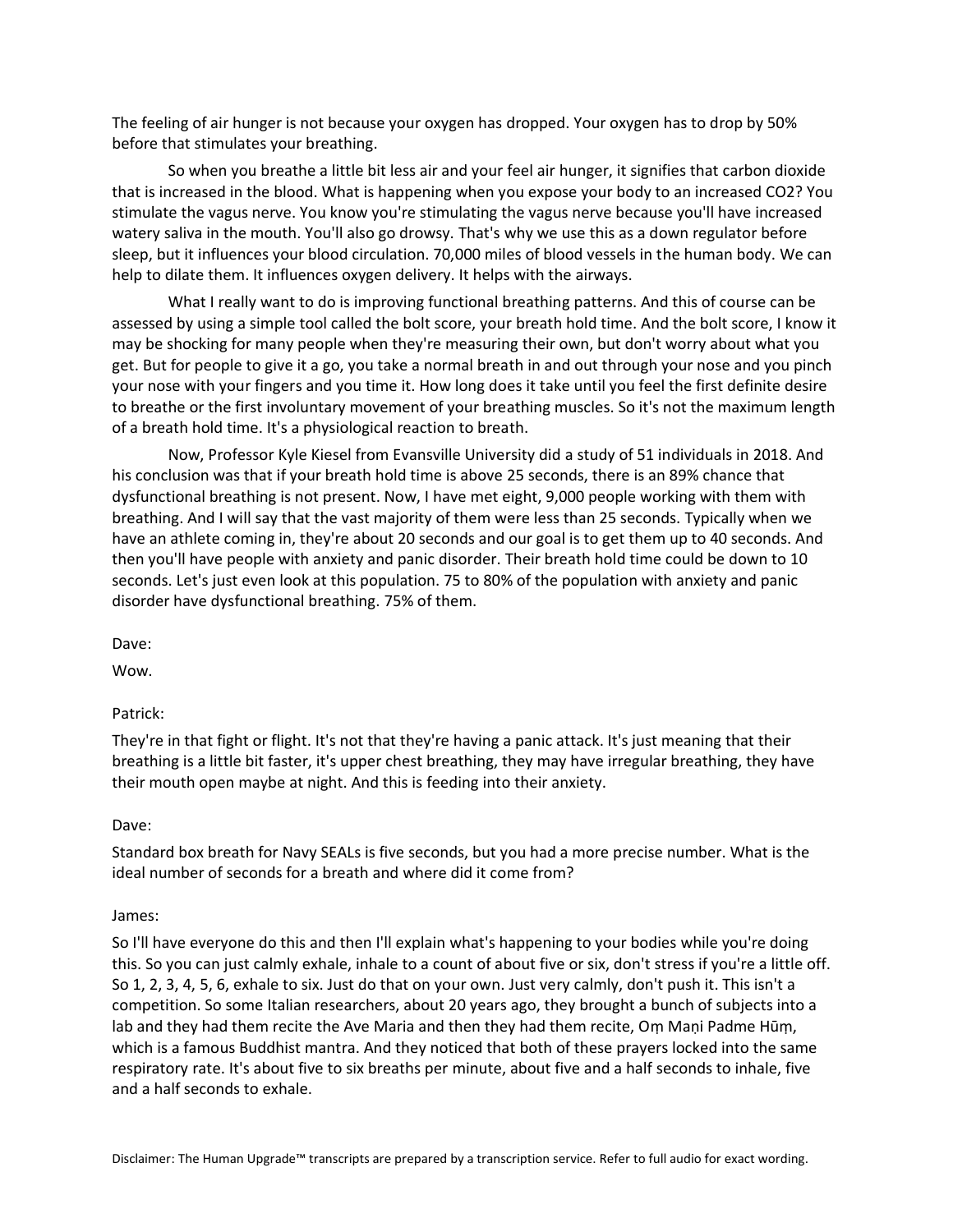And they notice what happened to their bodies when they were reciting these prayers, because when you're exhaling, you're vocalizing, then you have time to inhale very slowly, is their bodies entered the state of what they called coherence, where everything was working at this peak efficiency. So oxygen increased in their brains. Circulation increased. Their heart rates lowered. Blood pressure lowered. And their brain waves, and this was found in later studies, were able to enter this state of synchrony where everything was working at, again, at the state of coherence where everything could function more efficiently. So the second that these subjects stopped praying, stopped breathing this way, it all went to hell. So spontaneously talking just like we're doing, my heart rate variability is probably not going to be very good. Blood O2, probably not going to be very good. But you don't need to pray to do this. That's what they found out. You just need to breathe at this rate. So about five to six seconds in, five to six seconds out.

And since then, Dr. Richard Brown at Columbia has used this for patients with anxiety, depression, anorexia, 9/11 survivors, on and on and on because it allows you to enter into that parasympathetic state where your body can naturally heal itself. And so many of these populations are breathing too much. So it seems so simple that people are probably like, there's no way this is going to do anything. Get your pulse socks out, get your heart rate variability out, get your blood pressure monitor and take it before and after and see for yourself. So many psychiatrists and psychologists and doctors are now using this very simple breathing method.

### Patrick:

I was surprised that there has been absolutely no mention of the importance of nose breathing. And when we think of the gas nitric oxide, first discovered in the exhale breath in the human being in 1991, it's antiviral, it's antibacterial, it redistributes the blood, helps to redistribute the blood throughout the lungs, it increases the pressure of oxygen in the blood by 10%. There is a way to breathe to improve your SpO2. And that's not by breathing fast and shallow, but it's by breathing nose slow and low. Because every breath that we take, the last 150 mil of air doesn't reach the small air sacs in the lungs, it stays in dead space. And if you have an individual who is breathing rapid, fast breathing and shallow breathing, they are leaving so much more air in dead space and less air is reaching the small air sax in the lungs for gas exchange to take place.

#### Dave:

Patrick, your new Breathing Cure book is going to be a Bible of breathing. I think everyone who listens to this show and has for years, we're always looking for things that make us perform better and things that are broad spectrum. And there's some books that you really ought to have on your shelf. And when it comes to breathing, there are two really important foundational books out there. And The Breathing Cure book that you just came out with is, it's an encyclopedia. It's got all the stuff that you'd want to know about it. That's one of them. The other one is James Nestor. And James has also been on the show. He's a friend as well.

And if you have those two books together on your shelf, you're going to just sit there and go, wow, I get why and I get how. And there's some why in both books. They're both worth your time to read. And I will just tell you if you read my book, The Bulletproof Diet or any of my other nutritional books, air is as important as food. And you're the guy who first turned me on how important this was about 400 episodes ago. So my personal thanks to you for that.

Patrick: